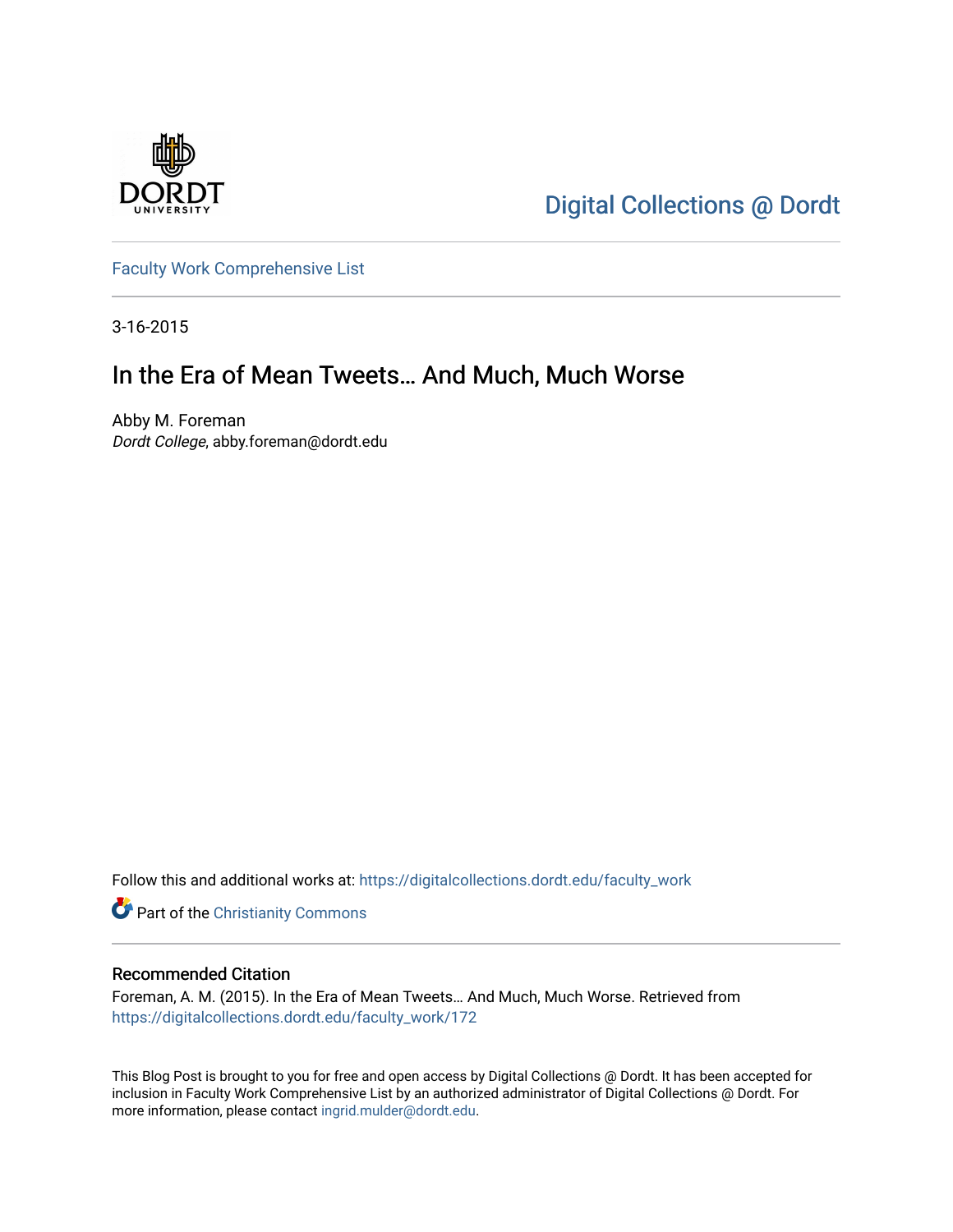### In the Era of Mean Tweets… And Much, Much Worse

#### **Abstract**

"Each year, the Dordt College junior social work students create a theme for Social Work Month which is in March. This year, the class has decided to focus on the ideal of community, and in doing so, specifically focusing in on the breakdown of community that happens from bullying and incivility."

Posting about about what it means to engage civilly in a world that has accepted incivility as par for the course from In All Things - an online hub committed to the claim that the life, death, and resurrection of Jesus Christ has implications for the entire world.

<http://inallthings.org/in-the-era-of-mean-tweetsand-much-much-worse/>

#### Keywords

In All Things, incivility, bullying, community, social work, social media, Twitter, Yik Yak

**Disciplines** 

**Christianity** 

#### **Comments**

[In All Things](http://inallthings.org/) is a publication of the [Andreas Center for Reformed Scholarship and Service](http://www.dordt.edu/services_support/andreas_center/) at Dordt [College](http://www.dordt.edu/).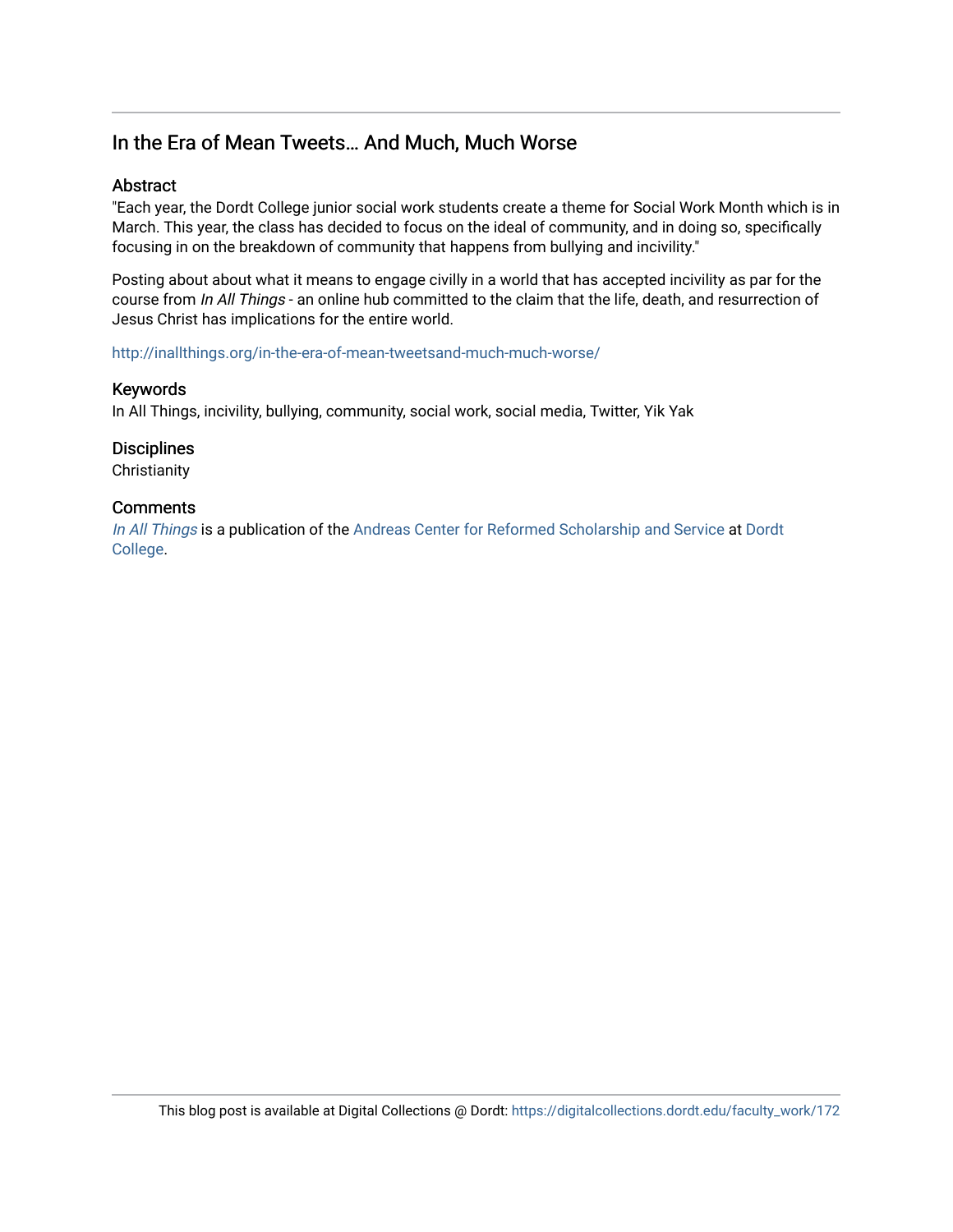# **In the era of mean tweets…and much, much worse**

**a** inallthings.org[/in-the-era-of-mean-tweetsand-much-much-worse](http://inallthings.org/in-the-era-of-mean-tweetsand-much-much-worse)

#### Abby Foreman

On one of the late night shows, the host has politicians and celebrities read mean tweets about themselves. The other night, President Obama read mean [tweets](https://youtu.be/RDocnbkHjhI) about himself. Other politicians have appeared on the show and have done the same. In an ironic sort of way, it is humorous to hear the person read mean comments about themselves. However, it also indicates that we have accepted as normal the "mean tweeting" nature of life today. People do not have to be politicians or notable public citizens to be subject to the sting of criticism and derision that is delivered so easily to us through the comments sections on articles, and through social media.

Each year, the Dordt College junior social work students create a theme for Social Work Month which is in March. Some years the class aligns with the official theme for Social Work month, which this year is "Social work paves the way for change." But many years the students choose a theme based on a favorite Biblical passage or ideal the class identifies—the students use the theme to raise awareness on campus and in the community about social problems and the profession of social work. This year, the class has decided to focus on the ideal of community, and in doing so, specifically focusing in on the breakdown of community that happens from bullying and incivility.

There has been a great deal of education and awareness raising done around the issue of bullying and cyber-bullying, particularly when it comes to children in elementary, middle and high school. One particular area of concern on college campuses has been the rise of online anonymous tools like Yik Yak which allows people to post anonymously while in the vicinity of a particular college campus. At its best, such tools can establish a back channel where students and others can comment on things happening and to be creative and funny. At its worst, it can become a tool to objectify, be disrespectful, or to bully others specifically. In this, just as with all of the created world, we can see how a specific tool can be used for good or for ill. The students, in developing their theme for this year, desire to encourage positive interactions among people in person and online. This generation of students is often referred to as "digital natives"—the online world is one which they have grown up with and is probably even more real to them than it is to those of us who grew up in a time where sending an email to someone was seen as technologically savvy.

Ultimately, the students are interested in cultivating discussions about what it means to engage civilly in a world that has accepted incivility as par for the course. Here's where the values of the social work profession can help us out. First and foremost, we teach and try to put into practice the principle that all people deserve and require dignity and respect. All people includes those in power—politicians and public figures are people too—to the people in society with whom we disagree or those whose experience we cannot seem to connect with. From our Christian worldview, we know that all people are image bearers of God and therefore require our respect. We also know we are sinful people, and prone, in our brokenness, to divide and separate and to break down community. Our communal response should be one in which we hold each other accountable for our words in a grace-filled way. We should use words to build up rather than break down. In the next few days, my colleagues will offer insights into how to build community in our homes and on an individual level. Clearly, the uncivil are not always "other people" but is very often ourselves; we all struggle with this. A very influential book in our program is *[Uncommon](http://www.worldcat.org/title/uncommon-decency-christian-civility-in-an-uncivil-world/oclc/25632531&referer=brief_results) Decency: Christian civility in an uncivil world* by Richard Mouw. In this excellent book, Mouw points out that two fruits of the spirit are kindness and gentleness. We can rest secure in the fact that God is sovereign over all, and